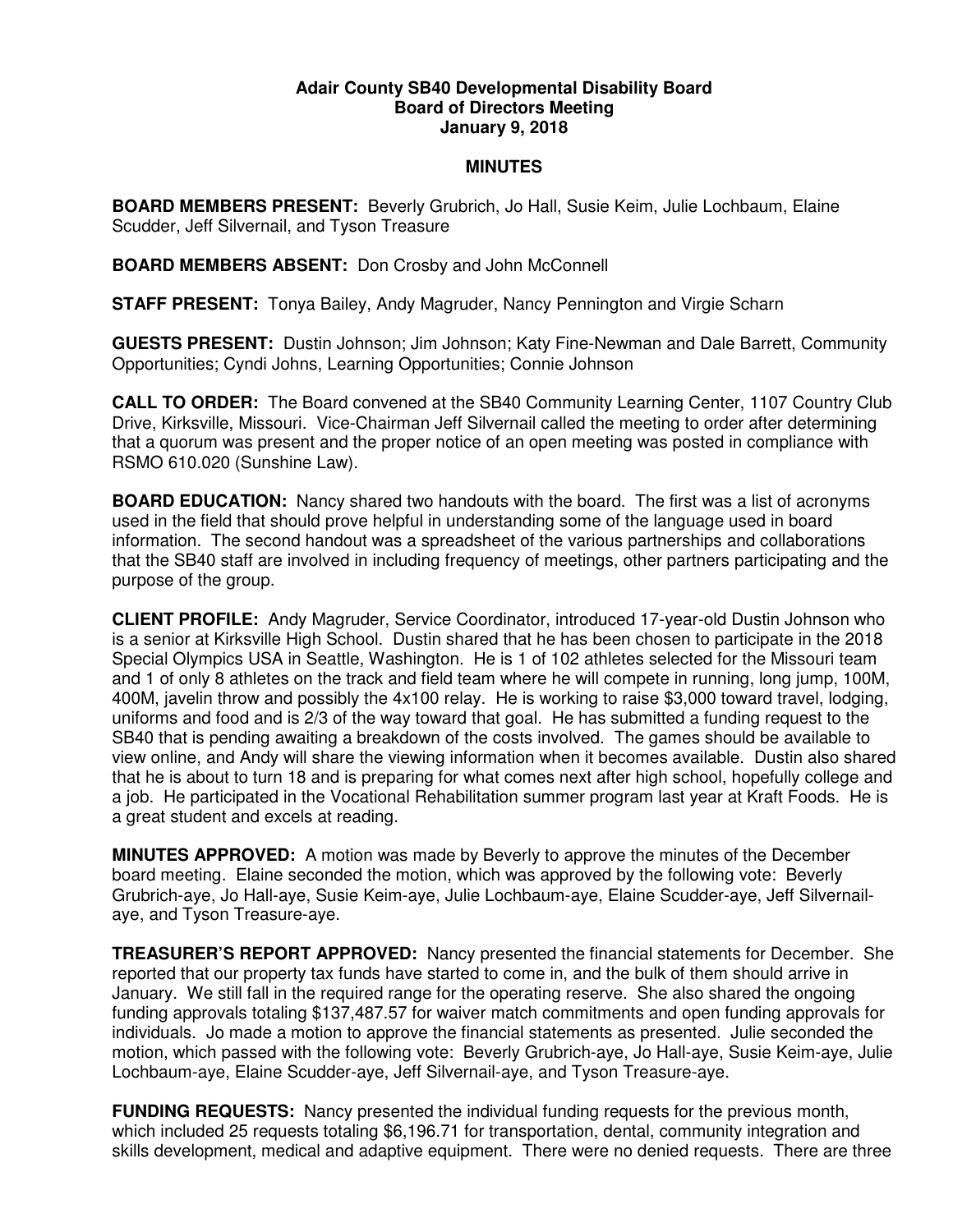requests pending for which additional information was requested. For the year 2017, there were 436 individual funding requests total. Jeff made a motion to ratify the email vote for personal assistant services and transportation for an individual for \$3,206.40. Jo seconded the motion, which passed with the following vote: Beverly Grubrich-aye, Jo Hall-aye, Susie Keim-aye, Julie Lochbaum-aye, Elaine Scudder-aye, Jeff Silvernail-aye, and Tyson Treasure-aye.

Katy Fine-Newman and Dale Barrett presented an agency funding request from Community Opportunities for \$38,000 for the budgeted operating shortfall for the next six months. They noted that last year they had requested \$24,000 for the same time period and were able to stretch it out for a full twelve months. Last year was a great year for recycling commodities, but the rates are already beginning to fall again this year. They have hired 8 new people and wages have increased. Tyson made a motion to approve the funding request for \$38,000. Elaine seconded the motion, which passed with the following vote: Beverly Grubrich-aye, Jo Hall-aye, Susie Keim-aye, Julie Lochbaum-aye, Elaine Scudder-aye, Jeff Silvernail-aye, and Tyson Treasure-aye.

**PROGRAM COMMITTEE REPORT:** Julie shared the program committee report from the December meeting. She emphasized that we remain completely committed to the goals and objectives of the Center, that we are not closing the Center but that we are shifting to more mature programming working on readiness skills, capacity building and training for all in the community. She praised Melissa and Kim for their work, stating that the materials and curriculum they have developed are very sophisticated. She also mentioned the Department of Justice's recent decision to repeal the Olmstead ruling, stating that the laws regarding ADA and inclusion are still in place and that we need to continue doing what we're doing regarding inclusion because it's the right thing to do. Melissa is also planning for the summer youth program and has sent out surveys to gather information regarding the needs of the youth that will be eligible for the program.

**EXECUTIVE DIRECTOR'S REPORT:** Nancy presented her report for the previous month. A workgroup has been formed to develop a plan to share with the board for the provision of case management to those without Medicaid. They begin meeting this week. The management team has set their operating goals for 2018 including: implement program for non-Medicaid case management, establish employee relations committee, enhance programs at the Community Learning Center, leadership development, policy revisions and HIPAAtrek implementation, comprehensive marketing plan with new logo, and board development.

## **OTHER BUSINESS/ANNOUNCEMENTS:**

Nancy surveyed the staff on behalf of the management team to get their feedback on several items including the employer representative, all-staff meetings, setting up an employer relations committee, etc. The management team to review the responses and develop recommendations. They suggested having a board/staff mixer at the Learning Center prior to one of the upcoming board meetings. Tonya discussed that at Children's Division that had a process called CQI-Continuous Quality Improvement, where employees would make recommendations to the committee, if the committee could address it they would or it would be elevated to the next level such as the management team. If the management team couldn't address it, it would go to the next level such as the board. This will be discussed at the all-staff meeting as a possible model for a committee with the committee deciding who would attend the board meeting as the employee representative. The board did state that they would like to have someone there each month for that employee to report back to the full staff what occurred at the board meeting. Jeff also recommended a model used by the KCTA.

Nancy asked for additional feedback regarding the revisions needed to the current grievance policy. Many of the things that the board asked to be included are already in the current policy but need to be more clearly defined and followed. It was recommended that any written grievance include what action is requested to be taken or to be refrained from taking. It was also discussed that complaints should be signed whenever possible, but that confidentiality would be maintained as long as possible for discretion. Complaints about the Executive Director should be given to the Personnel Chair of the Board and the Board would like 15 working days. A non-retaliation statement will be added to the